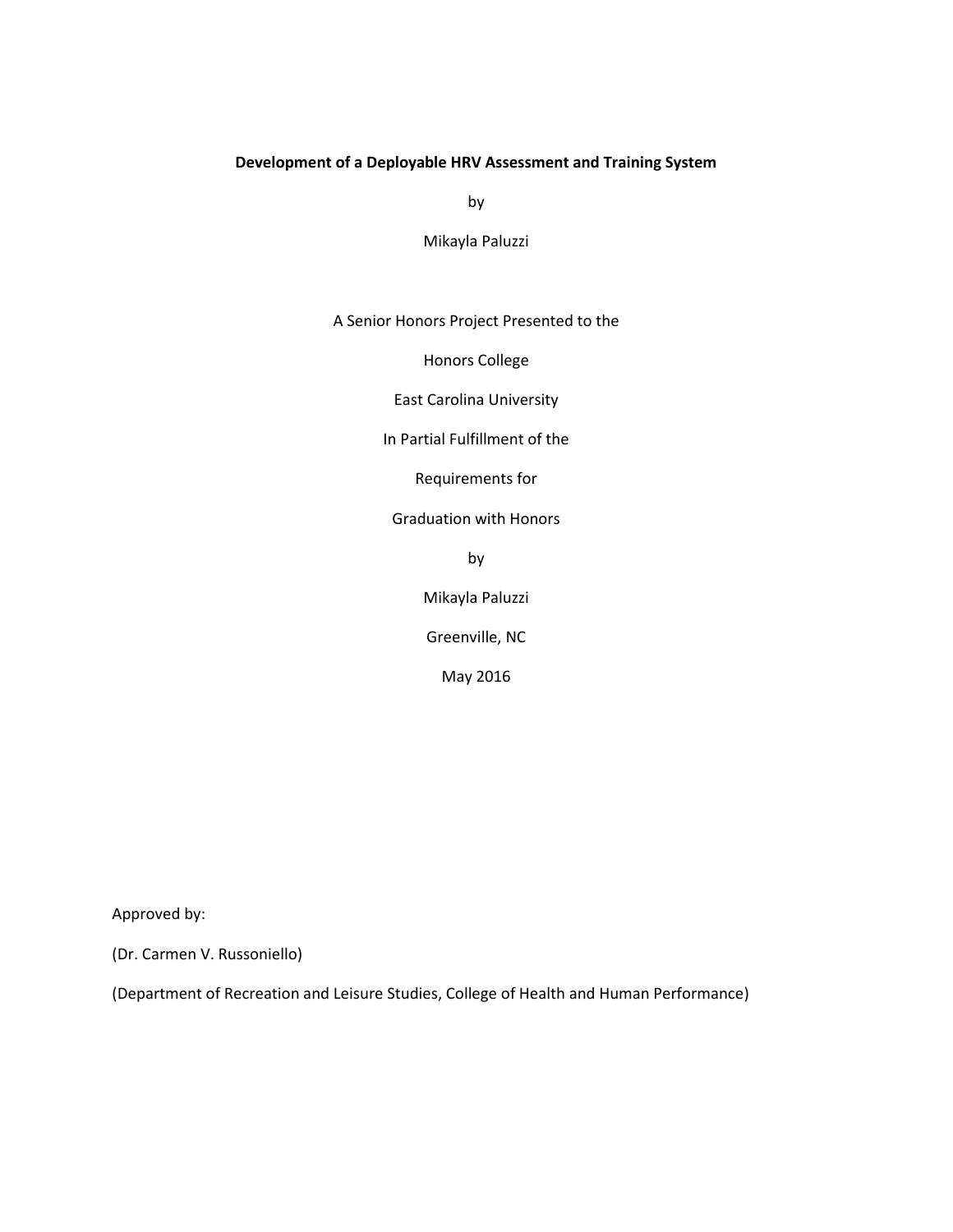#### **Abstract**

PTSD is a debilitating psychological condition that is difficult to treat and has been directly connected to depression, anxiety, and somatic complaints consistent with a hyperaroused autonomic nervous system (ANS). In 2012, the Institute of Medicine (IOM) published a report on PTSD and concluded that current efforts were inadequate to ensure the psychological health of our fighting forces and requested new intervention programs with demonstrated efficacy. (IOM, 2012). Heart rate variability (HRV) measurement and training has been shown to be effective in diagnosing and ameliorating ANS dysfunction in physical, psychological, and neurocognitive conditions. A pilot study was organized using the Mobile Telehealth System to analyze the effectiveness of the system before conducting an upcoming study that will determine whether mobile HRV biofeedback training can improve symptoms of PTSD in Active Duty Military Service Members (ADSM) by assisting them in learning how to gain control over their ANS. The underlying theory posits that HRV biofeedback training will improve ANS control, which is adversely affected by exposure to extreme stress and trauma. The MTS was used to determine its effectiveness in improving HRV and found to increase HRV both while seating and standing through paced breathing. For the impending study, biofeedback training will consists of 32 sessions: two 10 minute sessions per day, 4 times a week for one month in duration. Participants will train for 10 minutes in the morning prior to breakfast and again in the evening before bed. Baseline and post training data on physiological and psychological changes include HRV, Patient Health Questionnaire (PHQ), CAPS-Military version, and Profile of Mood States (POMS). The MTS has a number of other potential applications including the ability to assess and provide intervention for the following conditions: cardiovascular, addictions, sleep disorders, depression, anxiety, effectiveness of pharmaceuticals, pain management, physical and cognitive performance, posttraumatic stress, and concussions.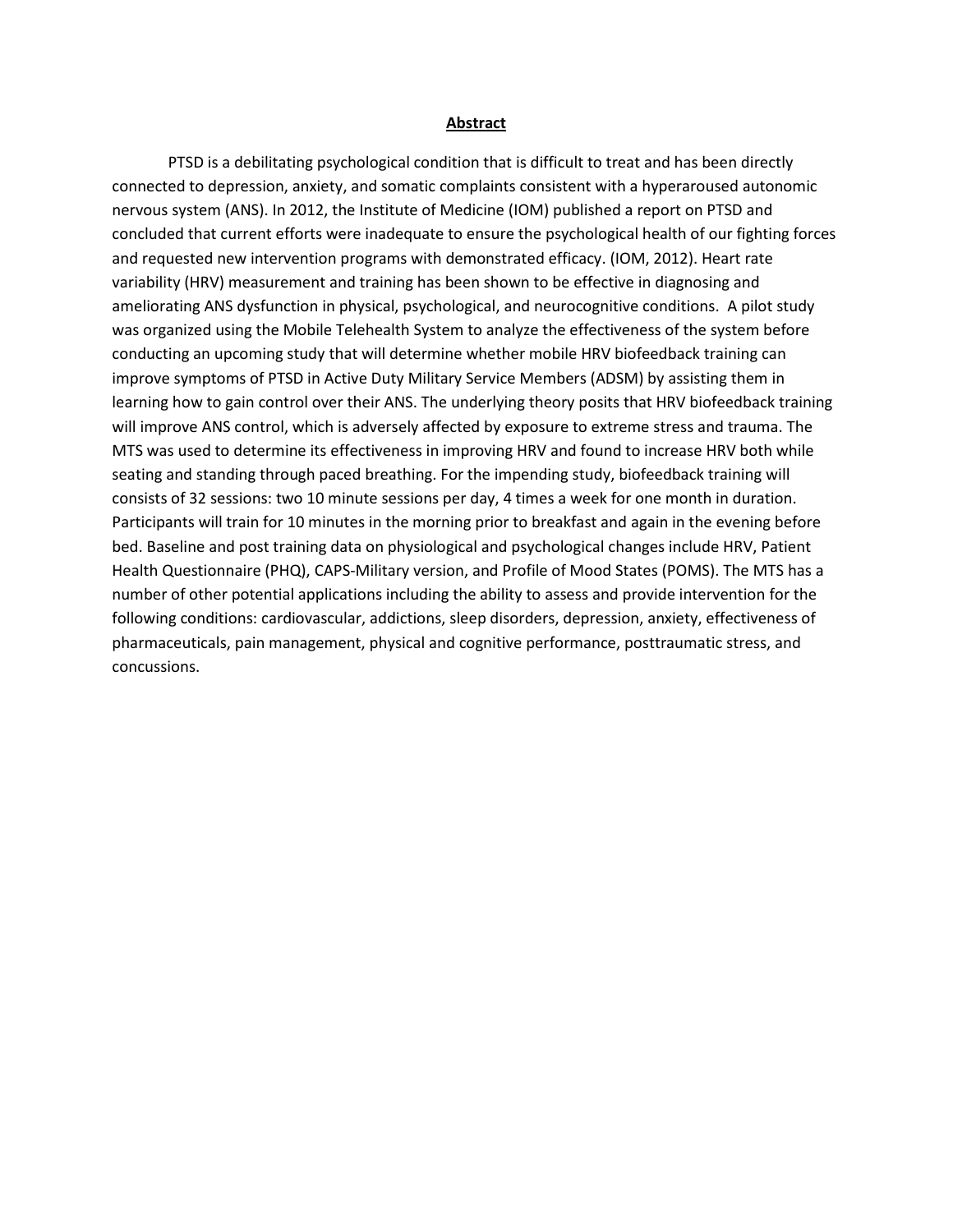## Table of Contents: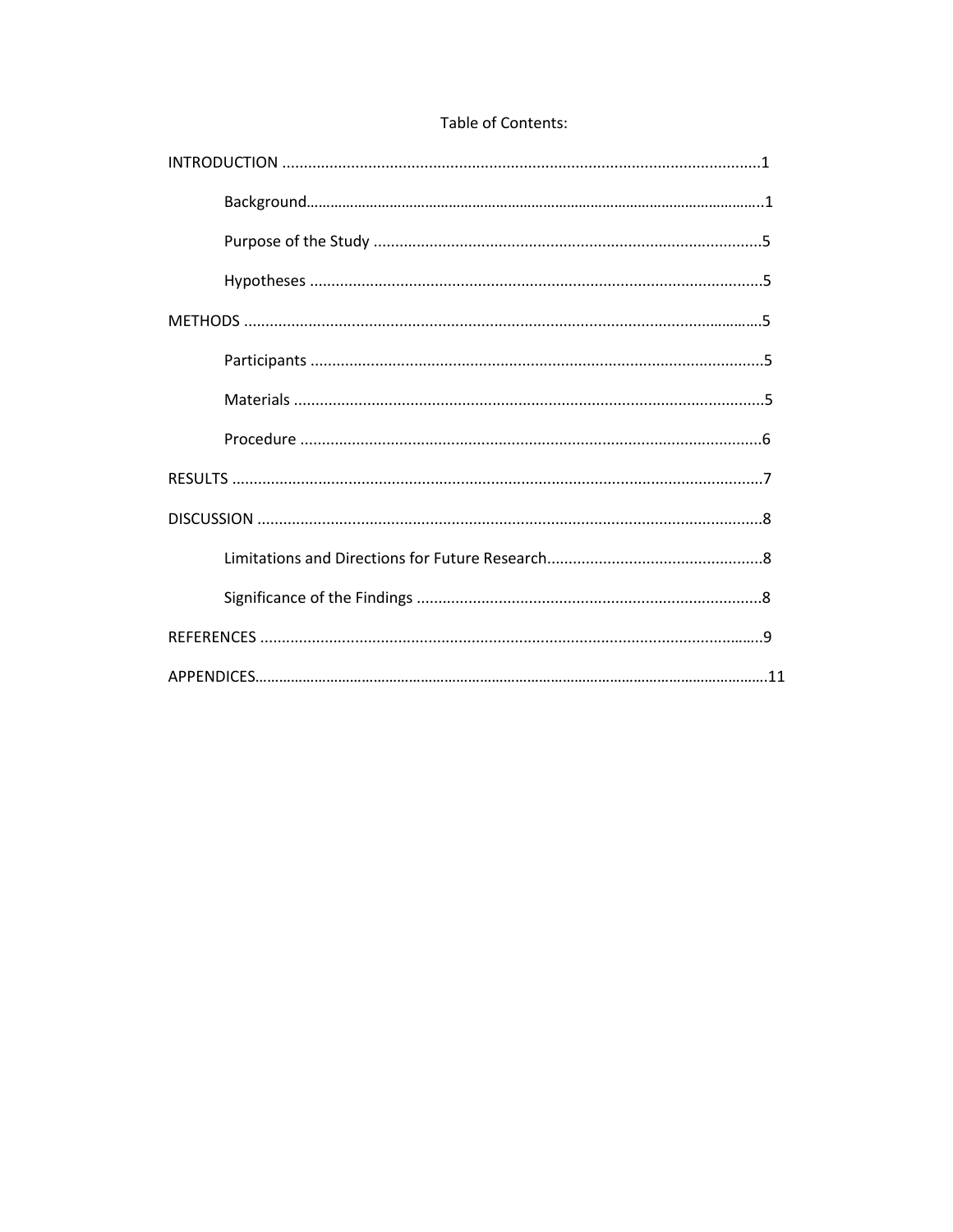#### **Introduction:**

#### *Background*

16.7 percent of active troops and 24.5 percent of reservists who served in Iraq and Afghanistan have been diagnosed with posttraumatic stress disorder (PTSD). This percentage is even higher for Vietnam Veterans (30 percent). PTSD results in billions of dollars loss in the United States because these Veterans and others with PTSD are often unable to work or cannot work to their full capability due to the debilitating disorder. There are three symptoms that are linked to the diagnosis of PTSD: recollection of the event, evading of stimuli, and elevated arousal. Hyperarousal is frequently a sign of autonomic dysregulation, consisting of a weakened parasympathetic nervous system (PNS) and heightened sympathetic nervous system (SNS) (Tan, Wang, & Ginsberg, 2013).

The sympathetic nervous system controls the fight or flight response, while the parasympathetic nervous system controls the rest and digest response (Luft, Takase, & Darby, 2009). Veterans are constantly in fight or flight mode when deployed, but are unable to reduce the increased activation of the SNS when returning home. Sufficient prefrontal cortex function is needed to inhibit SNS activation (Luft, Takase & Darby, 2009). Vagal (parasympathetic) activation is independent of sympathetic activation. The two systems should work together to create a balance. When the sympathetic system increases, the parasympathetic system should increase as well to counteract the effects of the increased SNS. However, as a result of the two systems working independently of one another, an increase in the SNS can occur without an increase in the PNS (Stein, 1994). Often accompanying this autonomic dysregulation is elevated heart rate which is also a result of an increased SNS and a weak PNS or both (Tan, Wang, & Ginsberg, 2013). A high heart rate combined with an increased breathing rate may predict the onset of PTSD (Zucker, Samuelson, Muench, Greenberg, &Gervitz, 2009).

An important indicator of parasympathetic activity is baroreceptor sensitivity. Baroreceptor sensitivity gives insight to vagal control of heart rate caused by changes in blood pressure affecting the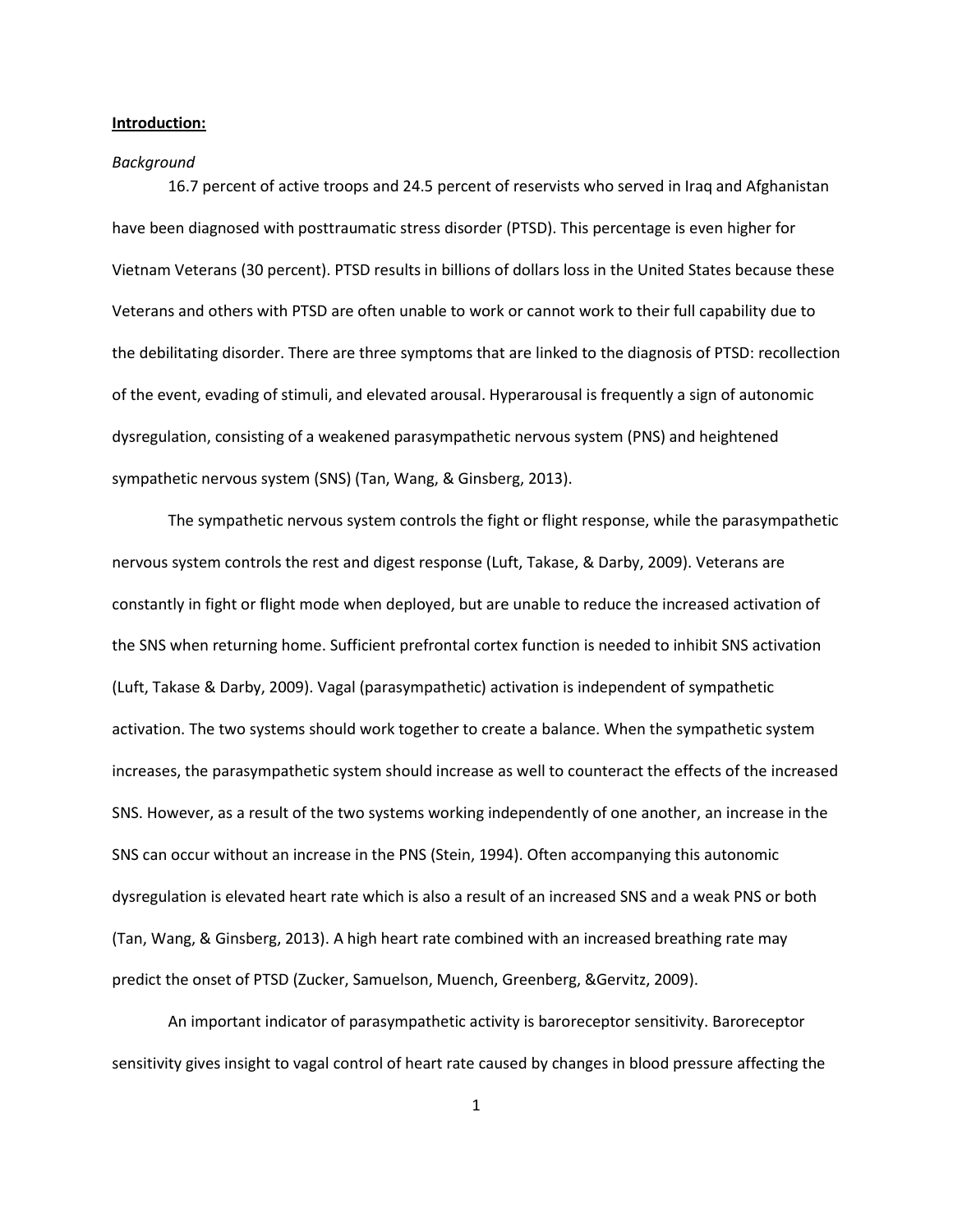baroreceptors in the carotid arteries and the aorta (Keary, Hughes, & Palmieri, 2009). A decrease in vagal tone may lead to a variety of other issues such as cardiac arrhythmia. Tone in the vagal nerve inhibits these arrhythmias by preserving electrical stability of the heart. Stress reduces parasympathetic tone but most people retain enough tone to prevent ventricular arrhythmias (Tan, Wang, & Ginsberg, 2013). PNS cardiac control is reduced during mental stressors in those with PTSD. Clients with PTSD were found to have similar PNS activation levels at rest, but reduced PNS activation levels during stressors (Keary, Hughes, & Palmieri, 2009). Vagal tone is estimated from respiratory sinus arrhythmia (RSA), a phenomenon that occurs when a client breathes at his/her personal resonant frequency (Stein, 1994). Respiratory sinus arrhythmia is caused by paced breathing that usually occurs around 6 breaths per minute and reflects resonance between respiratory and baroreflex rhythms. Baroreflex is strengthened by paced breathing and contributes to the client's overall adaptability (Wheat & Larkin, 2010). PTSD clients frequently have decreased RSA amplitude (Zucker, Samuelson, Muench, Greenberg, &Gervitz, 2009).

An increasingly popular method used to correct this dysregulation of the autonomic nervous system is heart rate variability (HRV) biofeedback. HRV is the beat to beat fluctuation in heart rate and is used as a risk factor for cardiac death since it is a biomarker of the autonomic nervous system (Gamelin, Berthoin, Libersa, & Bosquet, 2007).HRV represents an individual's capacity to adjust to physiological fluctuations (Wheat & Larkin, 2013). Heart rate variability is broken into three ranges: very low frequency (VLF) (less than .04 Hz) reflective of sympathetic activation, low frequency (LF) extending from .04 to .12 Hz (a balance between SNS and PNS), and the high frequency (HF) range representing the parasympathetic system ranging from .12 Hz to .4 Hz (Hughes & Stoney, 2009). Individuals with PTSD are observed to have an increase in LF and reduced HF and RSA shifts from the HF to the LF range during paced breathing (Wheat & Larkin, 2013). Patients with PTSD were seen to have greater reductions in HF

2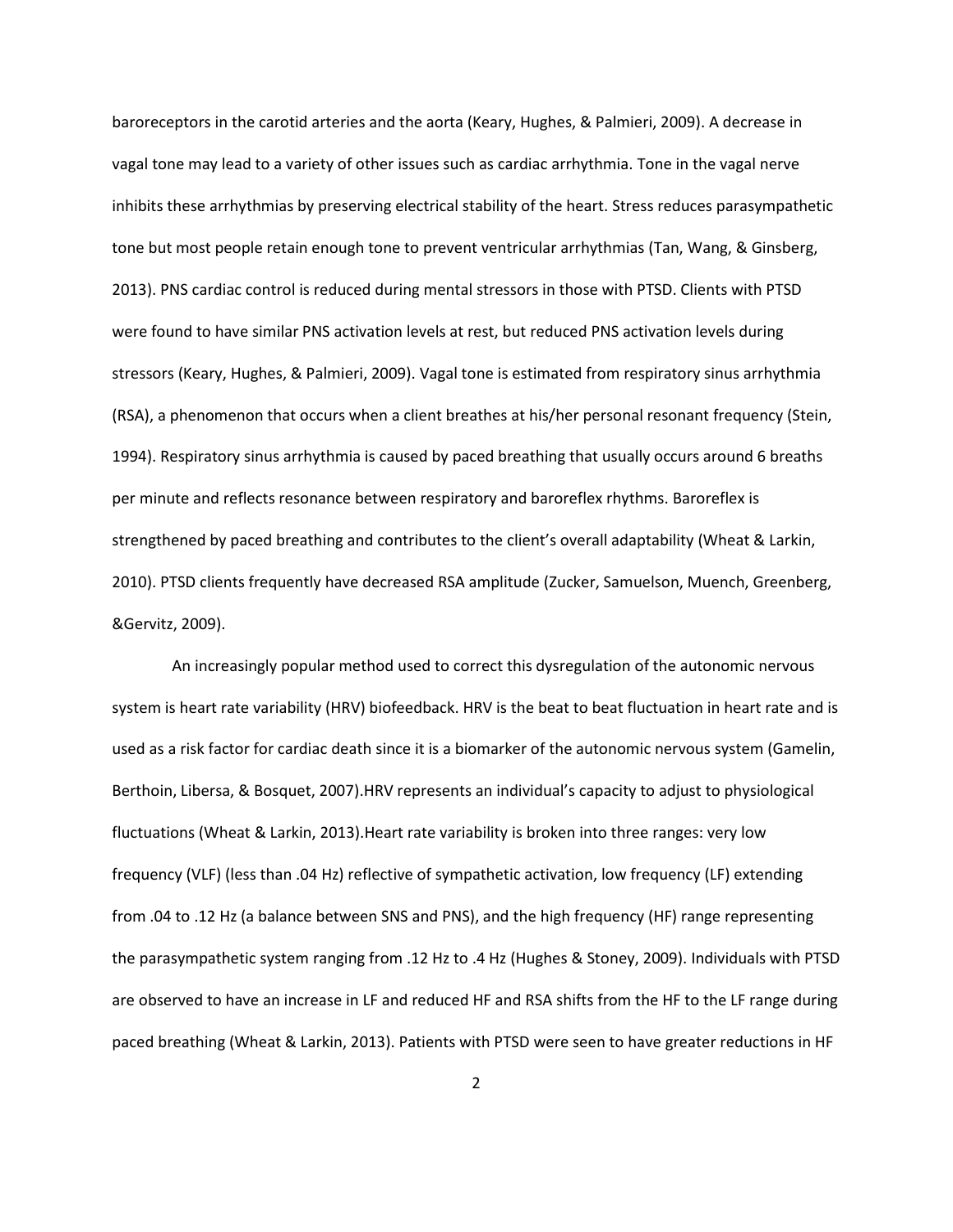during traumatic recall and mental arithmetic (Keary, Hughes, & Palmieri, 2009).

HRV biofeedback is a noninvasive method that uses controlled breathing at the individual's resonant frequency to increase HRV and baroreflex and decrease PTSD symptoms. An increase in HRV reflects autonomic homeostasis and self-regulation of reactions. Insomnia and depression have been observed to accompany PTSD and are also linked with decreased HRV (Zucker, Samuelson, Muench, Greenberg, &Gervitz, 2009). Clients with depression have been found to have lower HRV than their nondepressed equals. Those with higher depression scores also have increased heart rate, which suggests a further decline in parasympathetic control than those with lower depression scores. It was also seen that depressed patients have altered parasympathetic responses to stress (Hughes & Stoney, 2000).

In one study, clients in the RSA group had greater reductions in depression scores and decreased their substance craving and insomnia symptoms when compared to the controls (Zucker, Samuelson, Muench, Greenberg, & Gervitz, 2009). High HRV is reflective of increased prefrontal cortex activity allowing improved performance on executive tasks, selective attention, and affective responses (Luft, Takase, & Darby, 2009). Veterans with PTSD were found to have decreased HRV, but when they trained using HRV biofeedback a decrease in PTSD symptoms was discovered by evaluating Veterans pre and post biofeedback training using the CAPs and PCL-S scales. More importantly, the adherence rate was determined to be 95 percent, which is much higher than other PTSD treatments, such as prolonged exposure. At home practice was encouraged of the clients using the EmWave Personal Stress Reliever and improvements in PTSD symptoms were seen after 6 weeks of HRV biofeedback (Tan, Wang, & Ginsberg, 2013).

Several Veterans with PTSD also experience panic attacks. Heart palpitations, sweating, shaking, shortness of breath, and chest pains are seen in individuals having a panic attack and are reflective of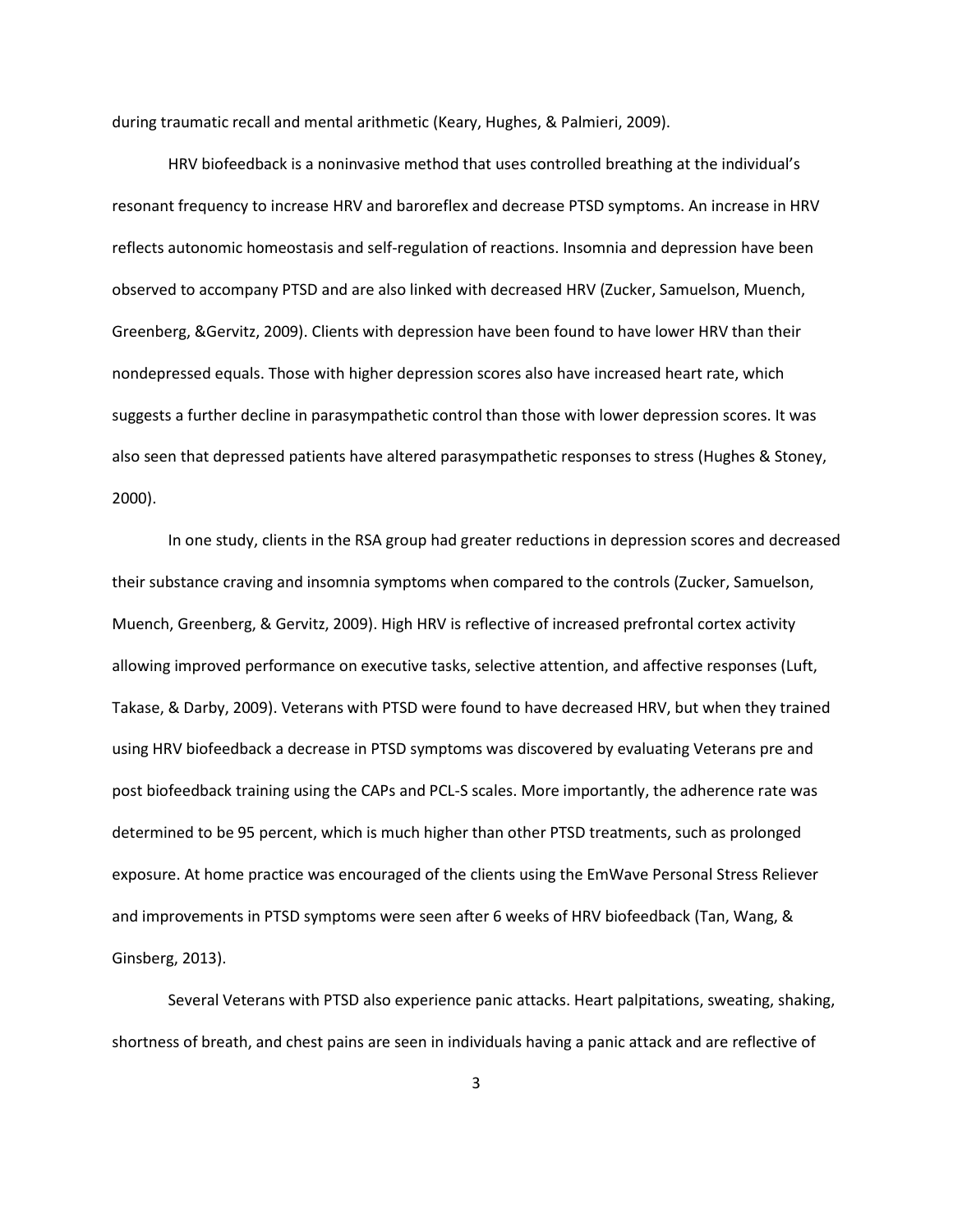ANS disturbance, specifically a hypersensitive SNS. Overresponses to stimuli lead to reduced vagal tone. Veterans are hypervigilant when deployed leading to a decrease in vagal tone because the parasympathetic system is not being used. When Veterans return home from deployments, they often experience over activation of the parasympathetic system because there is no long a need for hypervigilance and this over activation of the PNS causes them to lose interest in many things they once enjoyed. Where most people have a balance between the systems, those with PTSD seem to experience one extreme or the other. This loss in tone experienced increases the risk of tachycardia in patients with panic disorder because that balance between the systems is lost. As suggested, high HRV and vagal tone result in adaptive responses to the environment. HRV biofeedback training improved regulation of attention and emotion in those with panic disorder (Friedman & Thayer, 1998).

Endurance training has also been seen to improve HRV, which is important for Veterans because many Veterans are used to conducting physical training five days a week. However, when they return to civilian life they often stop this exercise routine (Gamelin, Berthoin, Libersa & Bosquet, 2007). 12 weeks is the optimal time for maximum improvements in HRV, but as little as 2 weeks of detraining can reverse the effects of HRV biofeedback. Aerobic training increased cardiovascular autonomic control without altering sympathetic balance. As a result, it is important for Veterans to stay physically active after they get out of the military (Gamelin, Berthoin, Libersa & Bosquet, 2007). Similarly, trained soldiers were found to have faster reactions times and accuracy on executive tasks in a study by Luft, Takase, &Darby (2009). Conversely, further increases in exercise intensity resulted in a larger decrease in HRV after exercise. Athletes were able to maintain their cognitive ability despite physical effort and were faster during working memory and executive tasks. Athletes possess greater PNS activation and reduced SNS activation inhibiting anticipated responses, which is extremely important for deployed military (Luft, Takase, & Darby, 2009).

4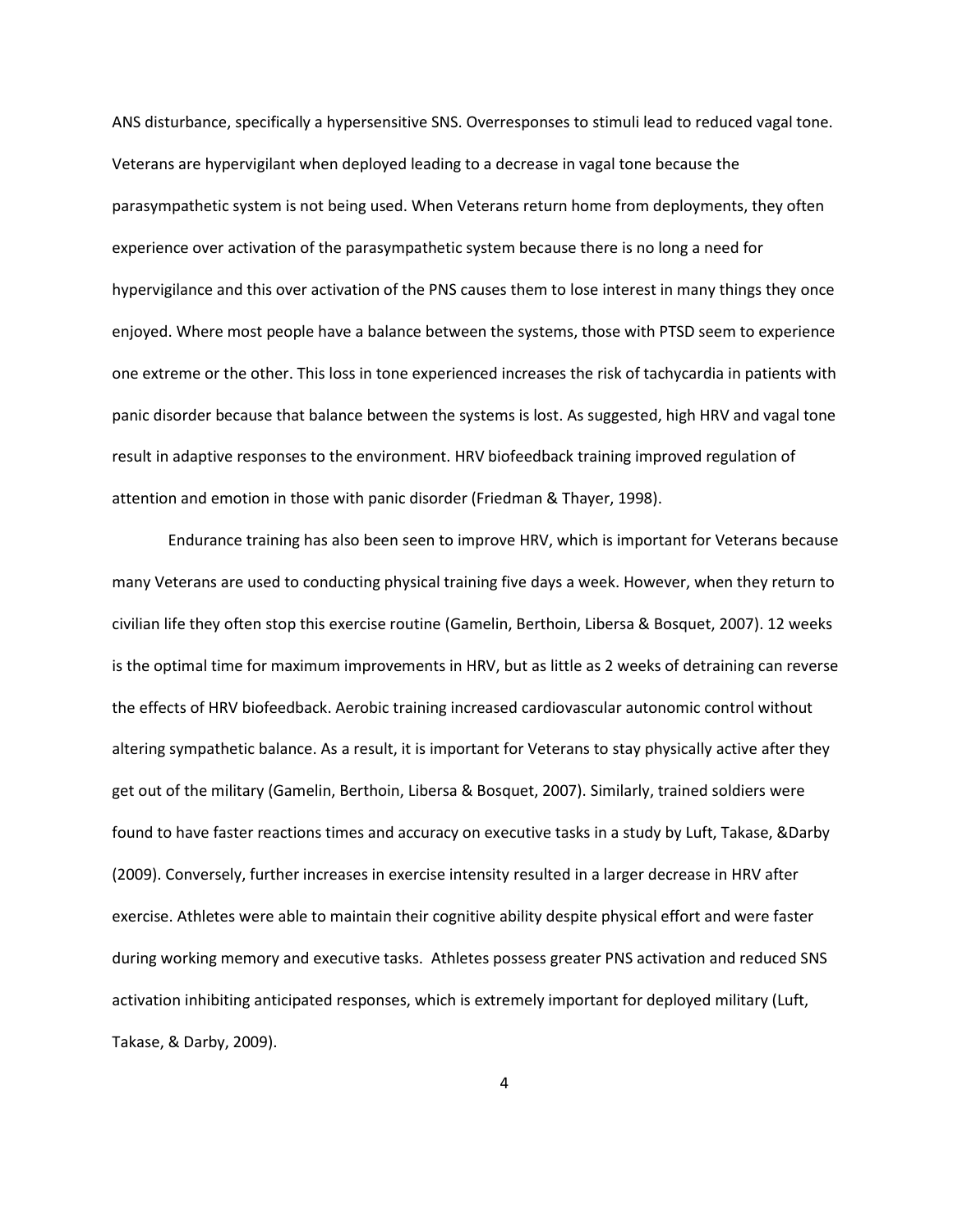Another important study compared pain with PTSD. Trauma causing pain is a risk factor for PTSD with 20 to 34 percent of clients possessing chronic pain also being diagnosed with PTSD and 45 to 78 percent of individuals with PTSD also having chronic pain. Reductions in pain have been observed with PTSD treatment and this reduction persisted 4 months later. Many of those with physical injuries have increased sympathetic activation and depression. HRV biofeedback increased HRV and reduced pain symptoms. This is important because numerous Veterans with PTSD have experienced some kind of physical injury (Tan et al., 2009).

#### *Purpose*

All of the studies examined reflect the importance and effectiveness of HRV biofeedback in ameliorating the effects of numerous disabling conditions associated with PTSD. HRV training has been used to treat or reduce symptoms of PTSD for over a decade, but using a mobile HRV biofeedback system is a novel idea. Using the Mobile Telehealth System will reduce the time and finances that go into transporting Marines to East Carolina or students to Camp Lejeune. The purpose of this study is to determine the effectiveness of the MTS in improving HRV before conducting a study on Active Duty Military Service Members (ADSM) examining improvement in PTSD symptoms by assisting them in learning how to gain control over their ANS.

#### *Hypothesis*

The underlying theory of this proposal suggests that HRV biofeedback training will improve ANS control, which is adversely affected by exposure to extreme stress and trauma.

#### **Methods:**

#### *Participants*

For the upcoming study, thirty male and female ADSM with PTSD will be recruited for HRV biofeedback training to determine if it will reduce their symptoms. Thirty ADSM will be recruited as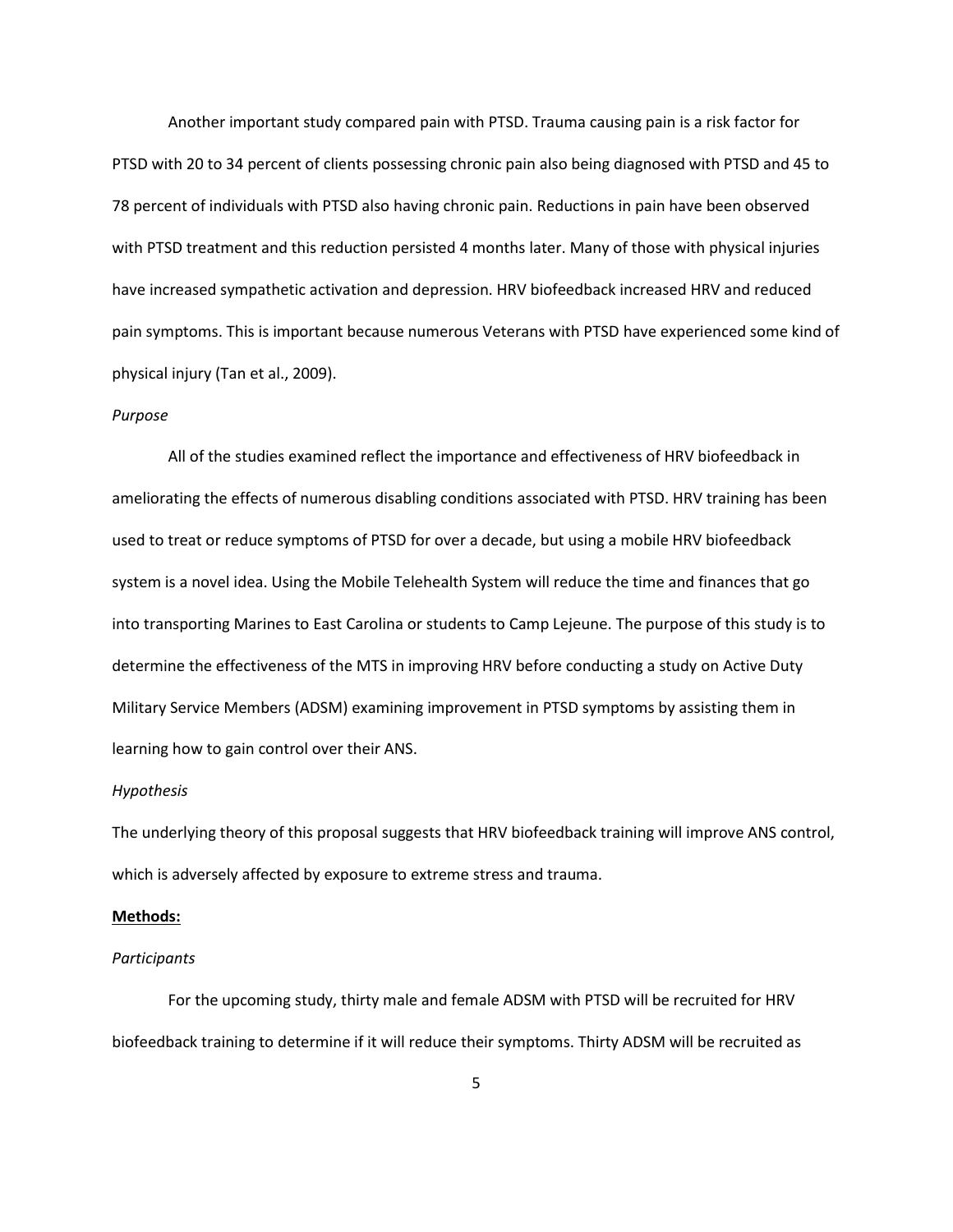matched controls. Participants are screened for PTSD and referred by military health care professionals at the Camp Lejeune Naval Hospital. Participants are then randomized into the control or experimental group, and followed for one month via a closed Mobile TeleHealth HRV assessment and biofeedback training system developed by Creative Cybernetics and being tested for the DoD. Due to regulatory approvals still being needed for the study, self-participation was used to analyze the effects of HRV training using the MTS.

#### *Materials*

The Heart Tracker Pro application, a mac desktop computer, and a USB plug in photoplesmography ear clip were used to determine resonant frequency. A windows tablet, Mobile Telehealth System application, and blue tooth ear clip were used to practice relaxation training and measure heart rate variability. The Patient Health Questionnaire (PHQ), CAPS-Military version, and Profile of Mood States (POMS) will be used to evaluate PTSD symptoms and mood of the ADSM clients. Repeated measures ANOVA and ANCOVA will be employed to analyze the data.

## *Procedure*

The first task was to determine my own resonant frequency by practicing breathing at different rates using the Heart Tracker Pro system. Once the resonant frequency was determined, relaxation training using the MTS was conducted in a seated position until a score of 100 was obtained. Once the score of 100 was repeated, training with system was conducted in a standing position until a score of 100 was also reached. For the future study, the resonant frequency will be determined for each of the individuals as well. The study employs a pre and post, within and between, experimental design. Baseline and post training data on physiological and psychological changes include HRV, Patient Health Questionnaire (PHQ), CAPS-Military version, and Profile of Mood States (POMS). Biofeedback training will consist of 32 sessions: two 10 minute sessions per day, 4 times a week for one month in duration.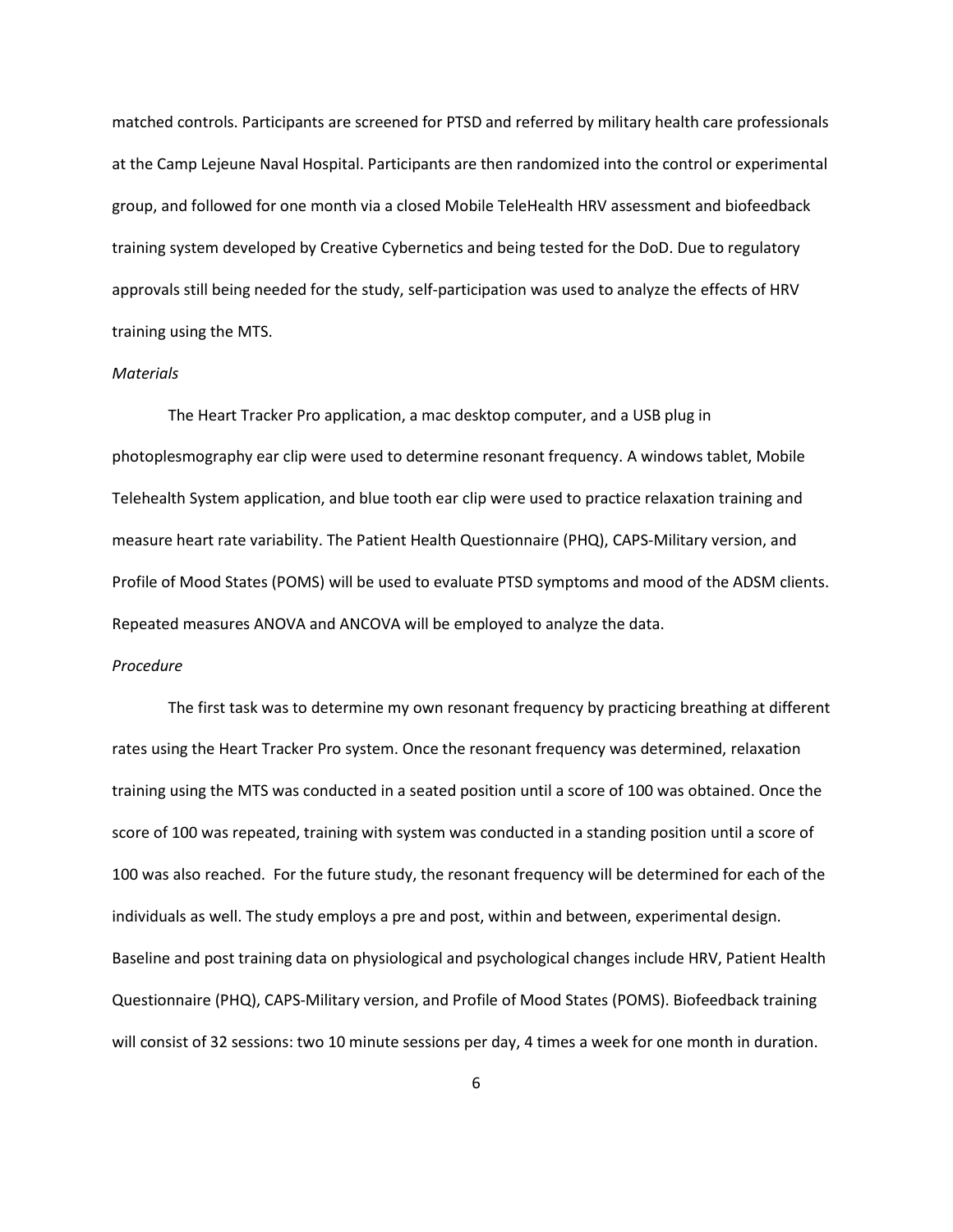Participants will train for 10 minutes in the morning prior to breakfast and again in the evening before bed. Experimental participants will be trained how to do home HRV biofeedback during the first session and practice with a trainer during the second session. The participants will then be given a home biofeedback device (a blue tooth Ear clip) and instructed how to conduct their personalized training. The results of the session will be uploaded to a cloud server that is HIPPA compliant and be analyzed.

## **Results:**

A total power of 6111 ms^2/Hz was obtained at the intermediate difficulty level when breathing at 6 breaths per minute, while a total power of 5751 ms^2/Hz was reached when breathing at 6.5 breaths per minute at the intermediate difficulty. However, the achieved score when breathing at 6 breaths per minute was 79 and a score of 93 was obtained when breathing at 6.5 breaths per minute. Therefore, the resonant frequency was estimated to be 6.5 breaths per minute. A complete flatline for very low frequency and high frequency was not reached, however, suggesting that the actual value is in between 6 and 6.5 breaths per minute.

After using the relaxation training system for approximately 4 weeks, a total power of 5804 ms^2/Hz was obtained as well as a score of 93, reflecting an increase in HRV. There was a reduction of VLF power and increase in HF when going from the first session (6 breaths per minute) to the second session (6.5 breaths per minute) indicating greater parasympathetic activation. Both VLF and HF were reduced in the  $11<sup>th</sup>$  session four weeks subsequent, with a peak in the LF range, suggesting an achieved balance of the two systems through relaxation training (Results for each of the sessions discussed are located in Appendix A). When conducting relaxation training using the MTS, a score of 93 was achieved during seated training. This score was increased to 100 and score of 100 was reached once more before transition to training while standing. However, when training was shifted to being conducted while standing, a lower score resulted (93). This score was once again increased to 100 after several sessions

7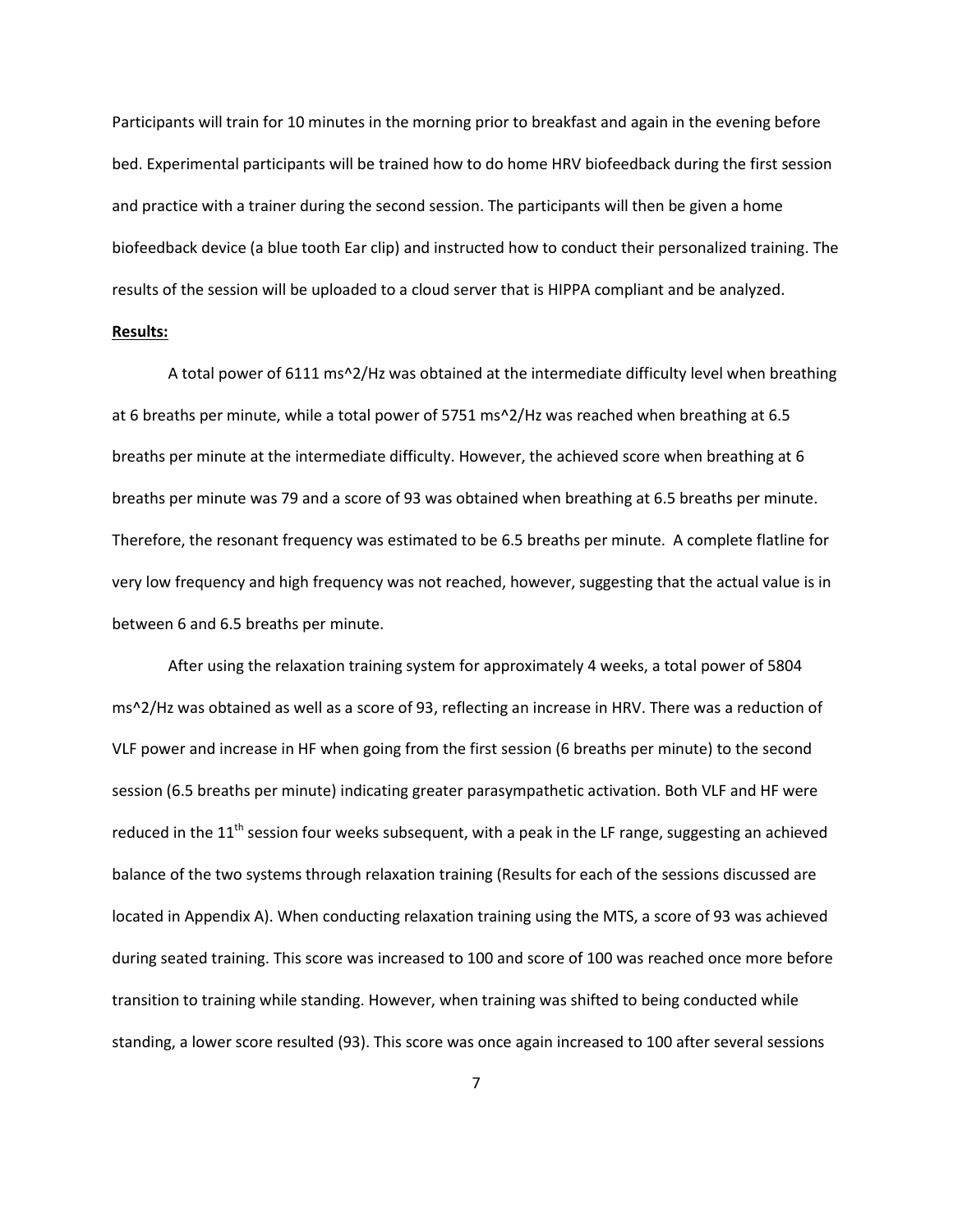of relaxation training further suggesting an increase in HRV (Results are located in Appendix B). **Discussion:**

### *Limitations and Directions for Future Research*

Considering the study involving ADSM with PTSD has not yet been conducted and no clients were available to run consistent MTS training on, the results of the study were extremely limited. Finding my personal resonant frequency and using the MTS was beneficial to witness that increases in HRV occur with relaxation training, even for individuals with normal baseline HRV levels, but in view of I not qualifying for possessing PTSD, the results cannot be applied to the intended population. However, the literature review conducted provides strong evidence that HRV training will improve PTSD symptoms among ADSM and that this population enjoys HRV biofeedback as a method to reduce PTSD symptoms and adheres to at home training (Tan, Wang, & Ginsberg, 2013). The upcoming study will be able to provide information on whether at home training is as effective as biofeedback performed in a lab. This is important for the future of biofeedback because mobile devices will make HRV training as well as other methods of biofeedback easier to conduct.

#### *Significance of the Findings*

The results of the study indicate that the MTS is effective in increasing HRV and power and balance. The total power for HRV increased by approximately 1 percent, but a high HRV was observed before training. This is not a drastic increase in total power but if an increase in HRV can be seen for an individual with a HRV value starting in the normal range, then an increase in HRV will most likely be seen for individuals with baseline values of total power reflective of reduced HRV.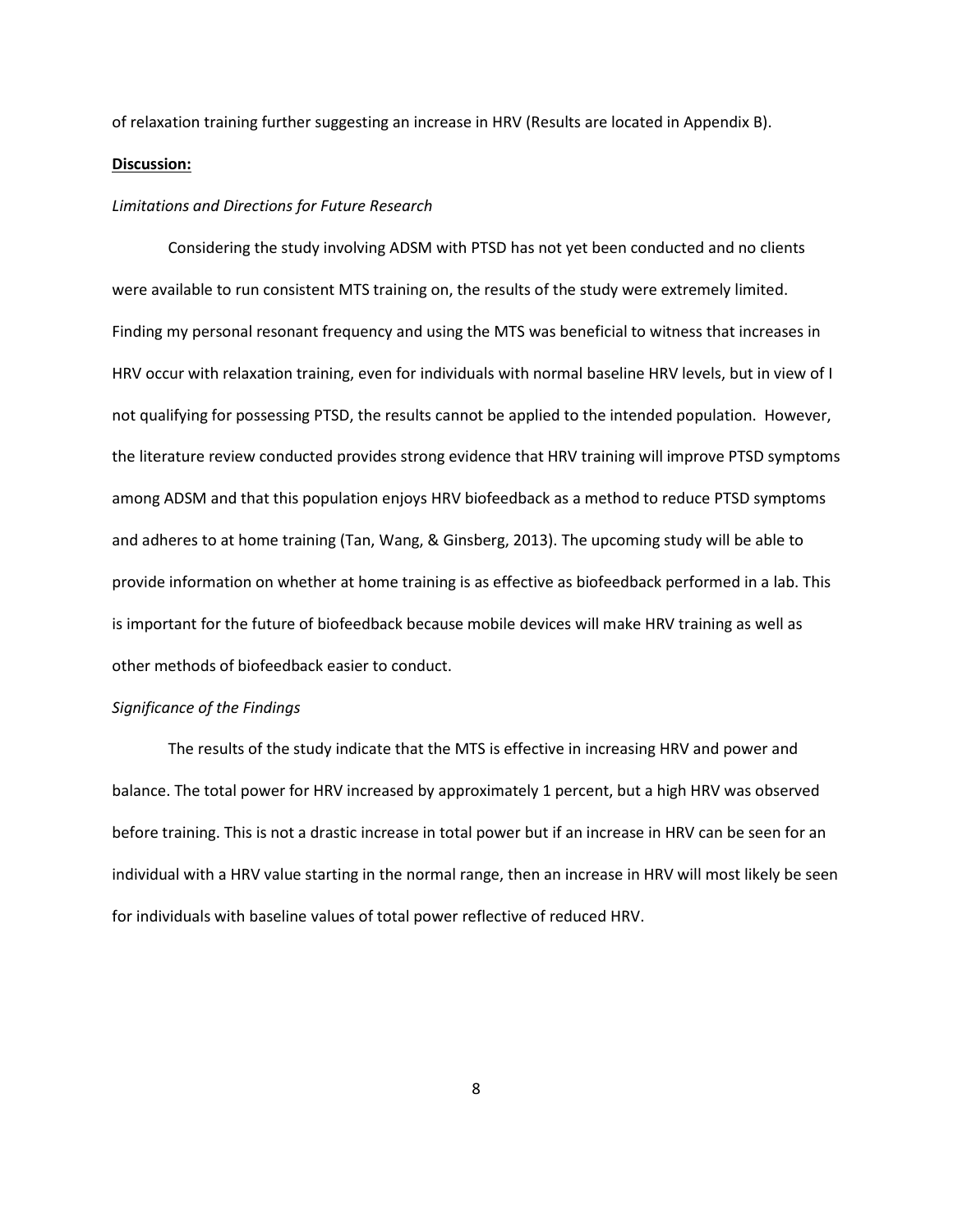#### **References**

Friedman, B. H., & Thayer, J. F. (1998). Autonomic balance revisited: Panic anxiety and heart rate variability. *Journal of Psychosomatic Research, 44*(1), 133-151. doi:10.1016/s0022- 3999(97)00202-x

Gamelin, F., Berthoin, S., Sayah, H., Libersa, C., & Bosquet, L. (2007). Effect of Training and Detraining on Heart Rate Variability in Healthy Young Men. *International Journal of Sports Medicine Int J Sports Med, 28(7)*, 564-570. doi:10.1055/s-2007-964861

- Hughes, J. W., & Stoney, C. M. (2000). Depressed Mood Is Related to High-Frequency Heart Rate Variability During Stressors. *Psychosomatic Medicine,62(6),* 796-803. doi:10.1097/00006842- 200011000-00009
- IOM (Institute of Medicine). (2012). Treatment for posttraumatic stress disorder in military and veteran populations: Initial assessment. *The National Academies Press.*
- Keary, T. A., Hughes, J. W., & Palmieri, P. A. (2009). Women with posttraumatic stress disorder have larger decreases in heart rate variability during stress tasks. *International Journal of Psychophysiology, 73(3),* 257-264. doi:10.1016/j.ijpsycho.2009.04.003
- Luft, C. D., Takase, E., & Darby, D. (2009). Heart rate variability and cognitive function: Effects of physical effort. *Biological Psychology, 82*(2), 186-191. doi:10.1016/j.biopsycho.2009.07.007
- Stein, P. K. (1994). Inferring vagal tone from heart rate variability. *Psychosomatic Medicine, 56*(6), 577- 578. doi:10.1097/00006842-199411000-00015
- Tan, G., Fink, B., Dao, T. K., Hebert, R., Farmer, L. S., Sanders, A., . . . Gevirtz, R. (2009). Associations among Pain, PTSD, mTBI, and Heart Rate Variability in Veterans of Operation Enduring and Iraqi Freedom: A Pilot Study. *Pain Med Pain Medicine, 10(7),* 1237-1245. doi:10.1111/j.1526- 4637.2009.00712.x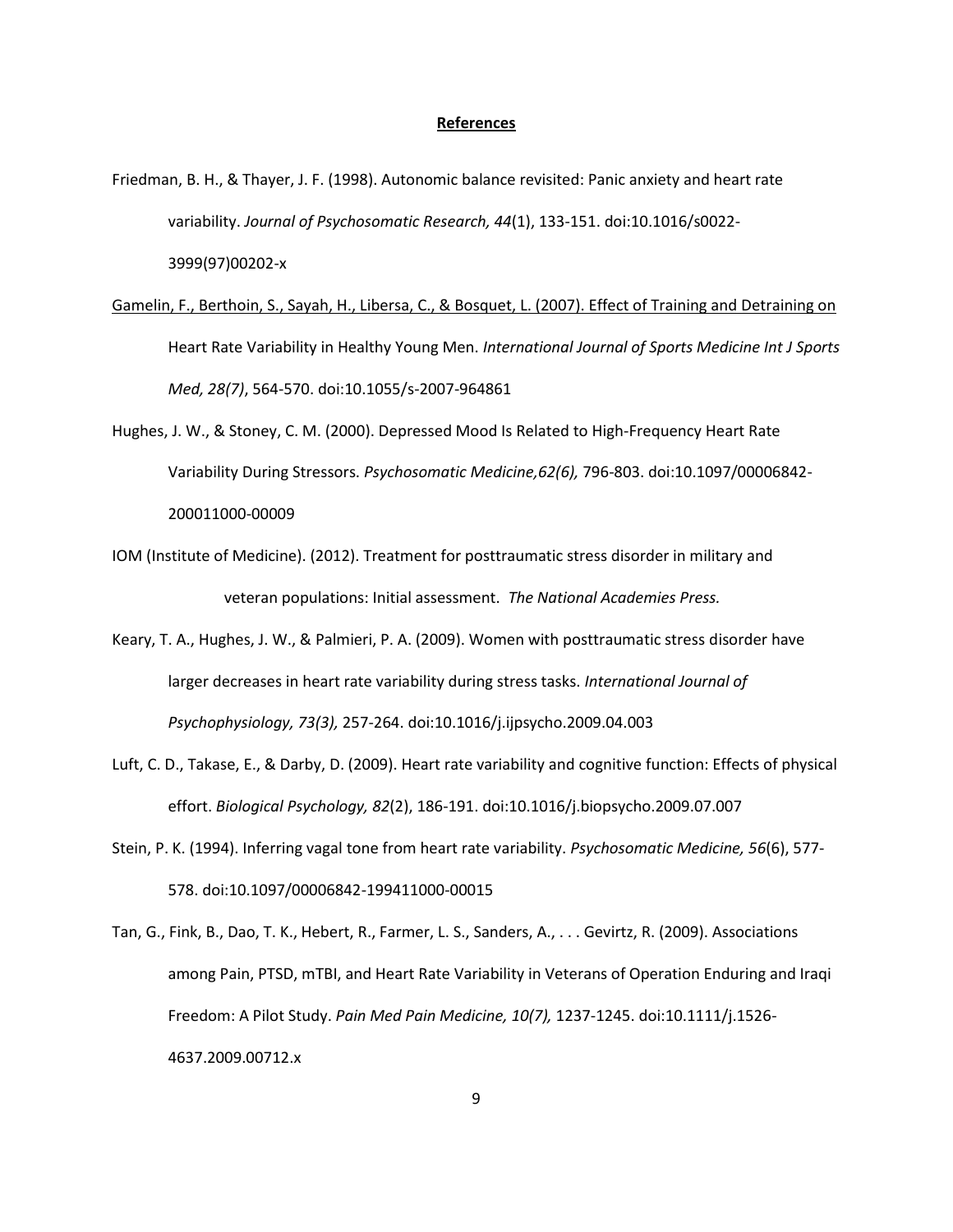- Tan, G., Wang, P., & Ginsberg, J. (2013). Heart Rate Variability and Posttraumatic Stress Disorder. *Biofeedback, 41(3*), 131-135. doi:10.5298/1081-5937-41.3.05
- Wheat, A. L., & Larkin, K. T. (2010). Biofeedback of Heart Rate Variability and Related Physiology: A Critical Review. *Applied Psychophysiology and Biofeedback Appl Psychophysiol Biofeedback, 35(3*), 229-242. doi:10.1007/s10484-010-9133-y
- Zucker, T. L., Samuelson, K. W., Muench, F., Greenberg, M. A., & Gevirtz, R. N. (2009). The Effects of Respiratory Sinus Arrhythmia Biofeedback on Heart Rate Variability and Posttraumatic Stress Disorder Symptoms: A Pilot Study. *Applied Psychophysiology and Biofeedback Appl Psychophysiol Biofeedback, 34(2),* 135-143. doi:10.1007/s10484-009-9085-2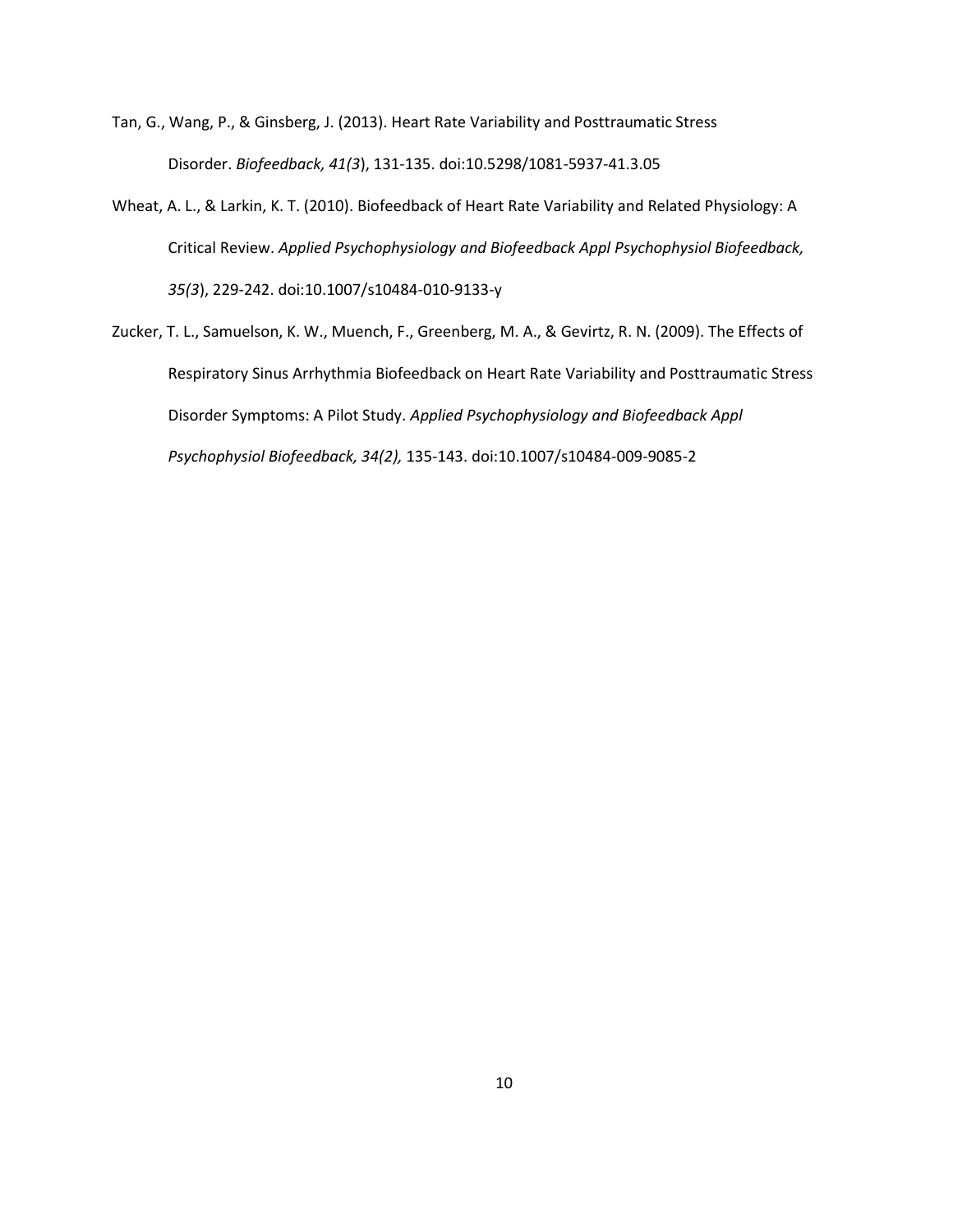# **Appendices**





**Figure 2: Session 2, 6.5 breaths per minute, February 10, 2016**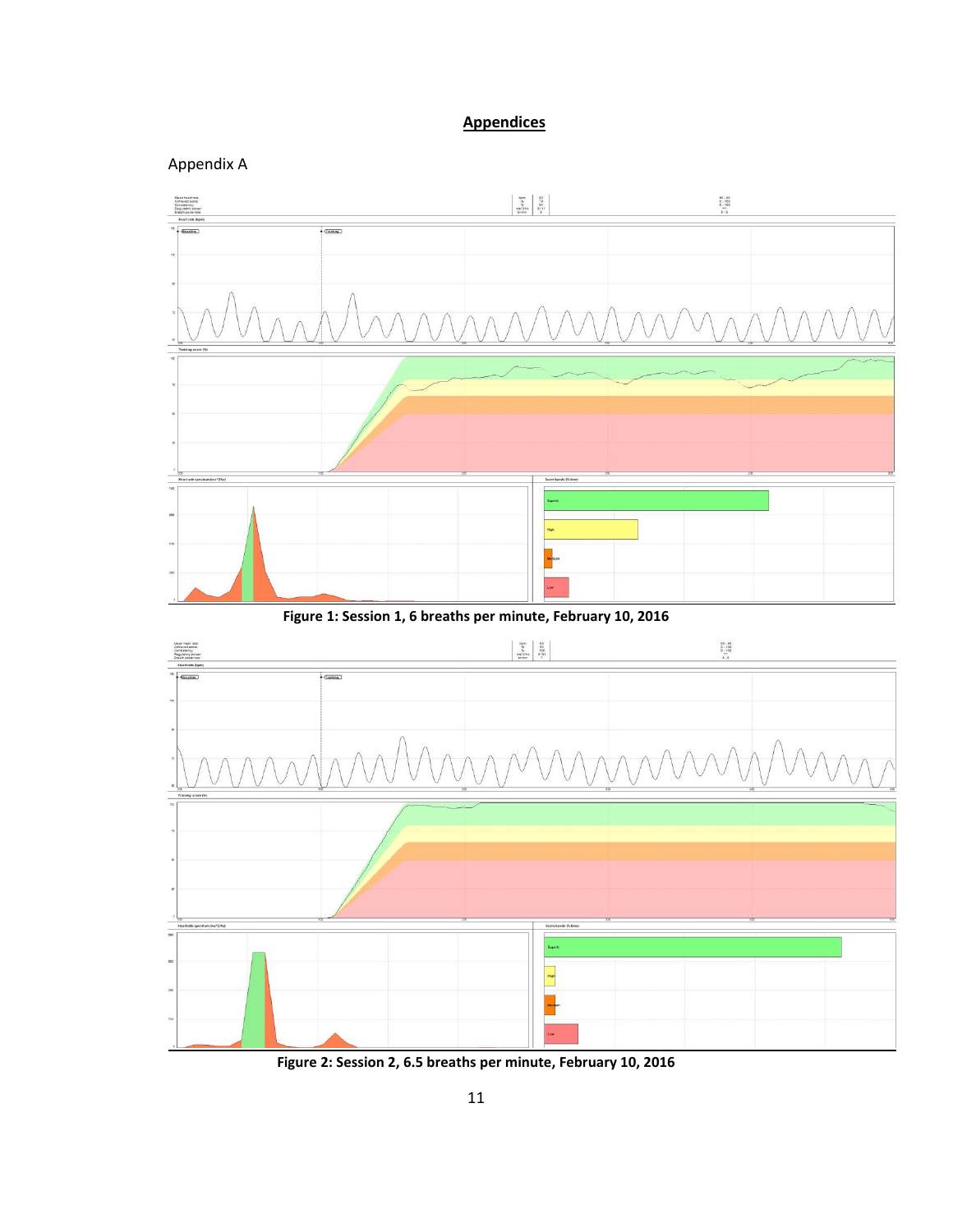

**Figure 3: Session 11, 6.5 breaths per minute, March 4, 2016**

Appendix B



**Figure 1: Stress Away Test, MTS, Sitting**